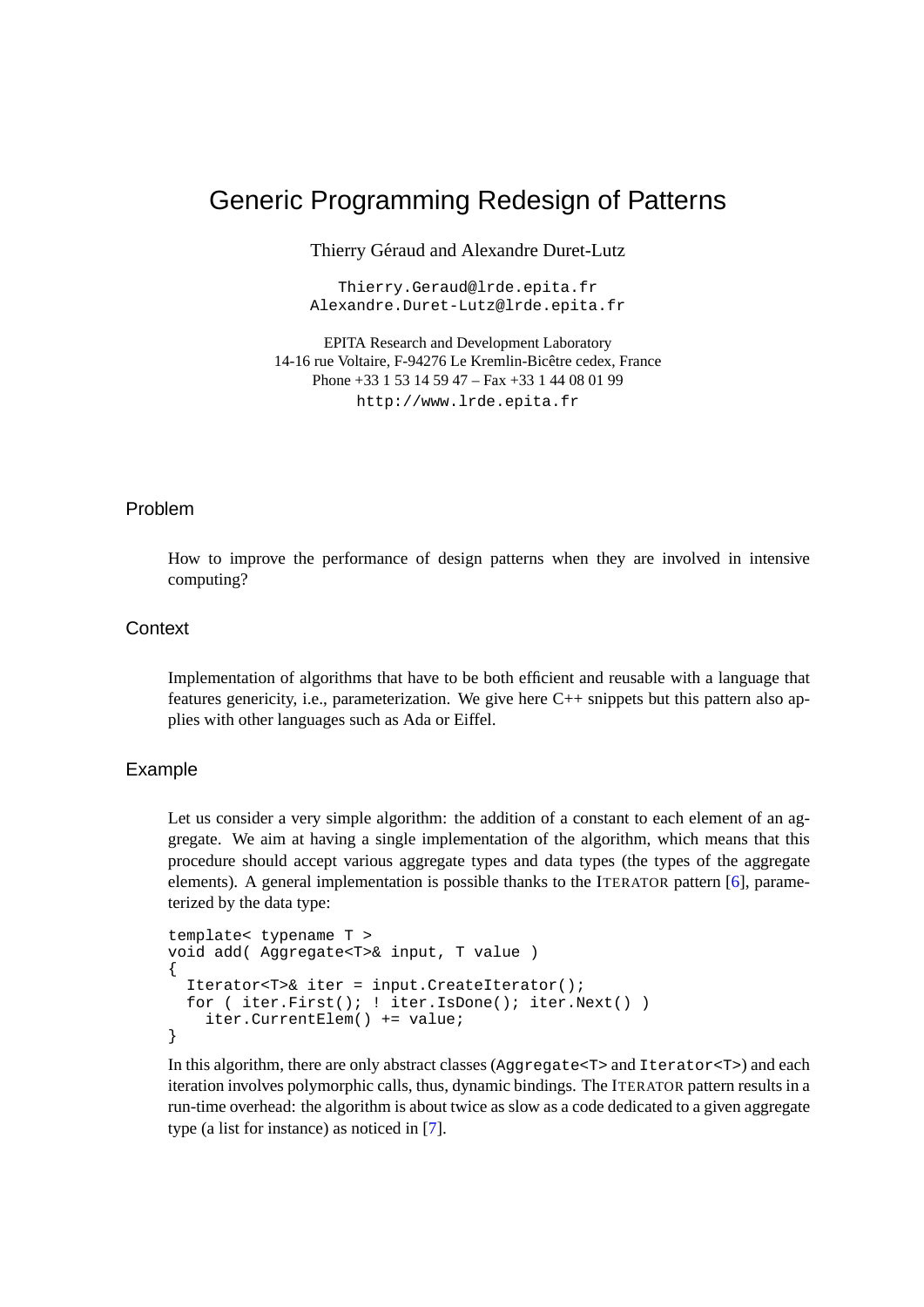## Forces

- **Abstraction.** There should be one procedure for each algorithm. Because algorithms should work for different types, procedures must feature a certain degree of abstraction: they must accept input of various types. Most of the algorithmic entities have to be represented in an abstract way.
- **Efficiency.** However, abstraction should not lead to a computational burden, since scientific computing requires efficient implementations. These abstract implementations should be about as fast as implementations dedicated to a particular data type.
- **Design.** Still, object-oriented modeling of abstraction typically relies on operation polymorphism, which imposes an efficiency penalty due to the huge number of dynamic bindings that usually occur in scientific computing. In particular, design patterns widely use operation polymorphism.
- **Design quality.** Yet, the core ideas captured in many design patterns are design structures that have often proved useful in scientific computing. Sacrificing design patterns simply because there might be efficiency problems is not justified.

## **Solution**

A solution for avoiding operation polymorphism, which is a sort of "run-time genericity", is to heavily rely on parametric polymorphism, i.e. (compile-time) genericity. In particular, abstractions are handled by parameters and/or deduced from parameters. In order to transform the structure of a usual design pattern into its generic version, we rely on several rules.

General rules:

- Inclusion polymorphism is forbidden. In other words, the type of a variable (static type known at compile-time) is exactly that of the instance it holds (dynamic type known at run-time). The main assumption of generic programming is that the concrete type of every object is known at compile-time.
- Operation polymorphism (keyword virtual in  $C^{++}$ ) is excluded because dynamic binding is too expensive. In other words, abstract methods are forbidden. To replace operation polymorphism, we can resort to:
	- **–** parametric classes through the *Curiously Recurring Template* idiom, later described in this paper ;
	- **–** parametric methods, which leads to a form of *ad-hoc* polymorphism (overloading).
- Inheritance is only used to factor methods and to declare attributes that can be shared by several subclasses.

Rules for procedures which use generic patterns:

- A procedure should be parameterized by the types of the procedure input, even if the input itself is parameterized.
- The types of the algorithmic tools used in a procedure should be given as a parameter-type of deduced from a parameter-type.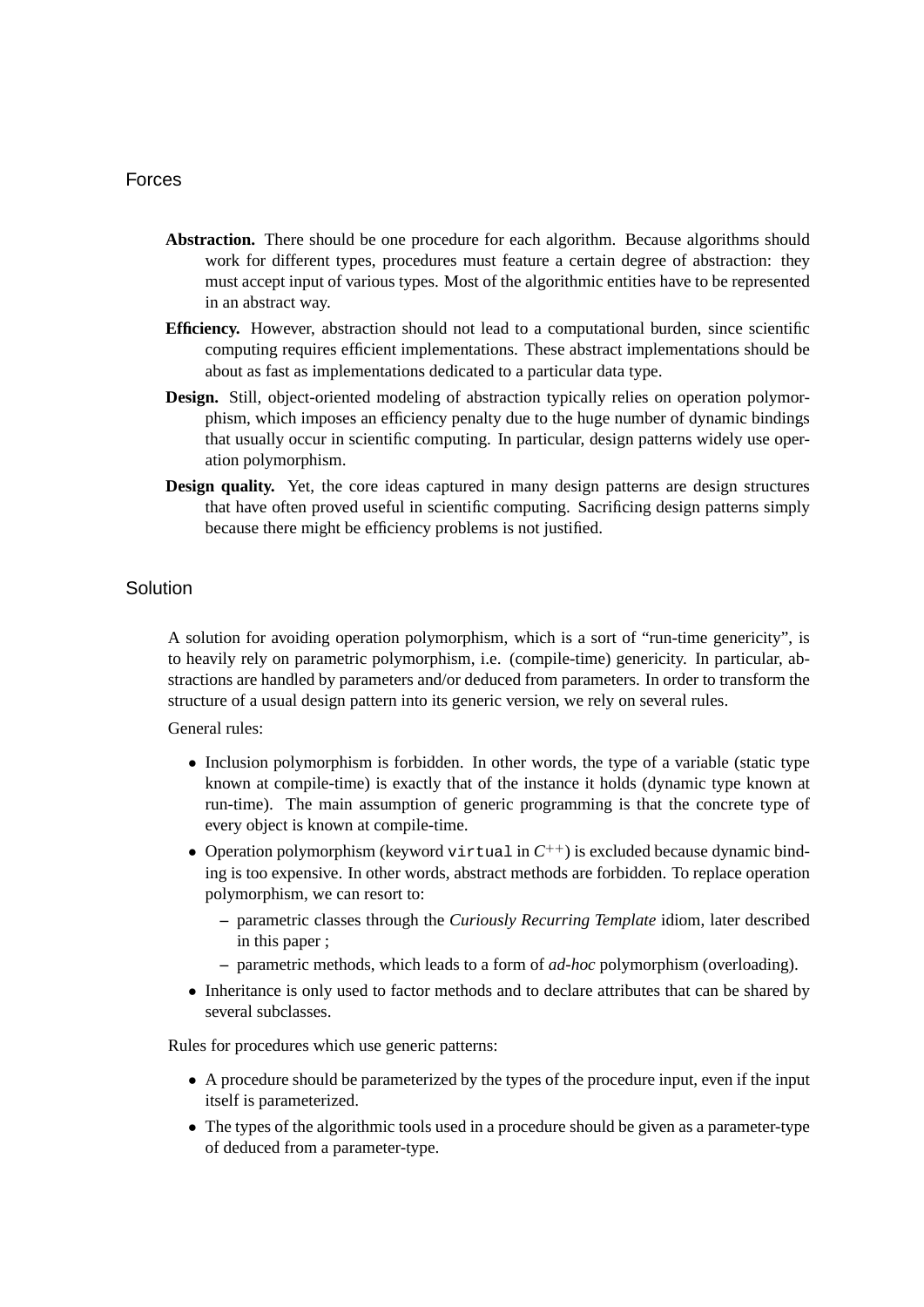## Example Resolved

Since the type of the procedure argument input is abstract in the classic object-oriented version of the example (given in the "problem" section), this type is now a procedure parameter, say A. The only algorithmic tool is an iterator and its type can be deduced from A thanks to the alias iterator type. The type of the procedure argument value, which is the type of the aggregate elements, can be deduced from A thanks to the alias data type. The resulting code of the generic procedure is very close to the previous version $<sup>1</sup>$  $<sup>1</sup>$  $<sup>1</sup>$ :</sup>

```
template< typename A >
void add( const A& input, typename A::data_type value )
{
  typename A::iterator_type iter = input.CreateIterator();
  for ( iter.First(); ! iter.IsDone(); iter.Next() )
    iter.CurrentElem() += value;
}
```
When the procedure add is instantiated at compile-time for a given type, no class within the procedure is abstract. For instance, in the code below, the procedure add is instantiated with A set to buffer<int>:

```
int main()
{
 buffer<int> buf;
 //...
 add(but, 7);
}
```
and the type aliases defined in the class buffer:

```
template< typename T >
class buffer
{
public:
  typedef T data_type;
  typedef buffer_iterator<T> iterator_type;
  //\ldots};
```
allows the compiler to know that the type of the argument value is int and to define the iterator iter with the proper type.

Since all the types used in the procedure are known at compile-time, any method call does not require dynamic binding. Moreover, each call can be inlined by the compiler. The resulting executable has about the same performance as dedicated code.

Finally, the procedure remains an "abstract-like" representation of the algorithm (but without abstract classes) and the ITERATOR pattern has been transformed to become efficient.

<span id="page-2-0"></span><sup>&</sup>lt;sup>1</sup>The keyword typename before type deductions is required by the language  $C^{++}$  to fix ambiguities.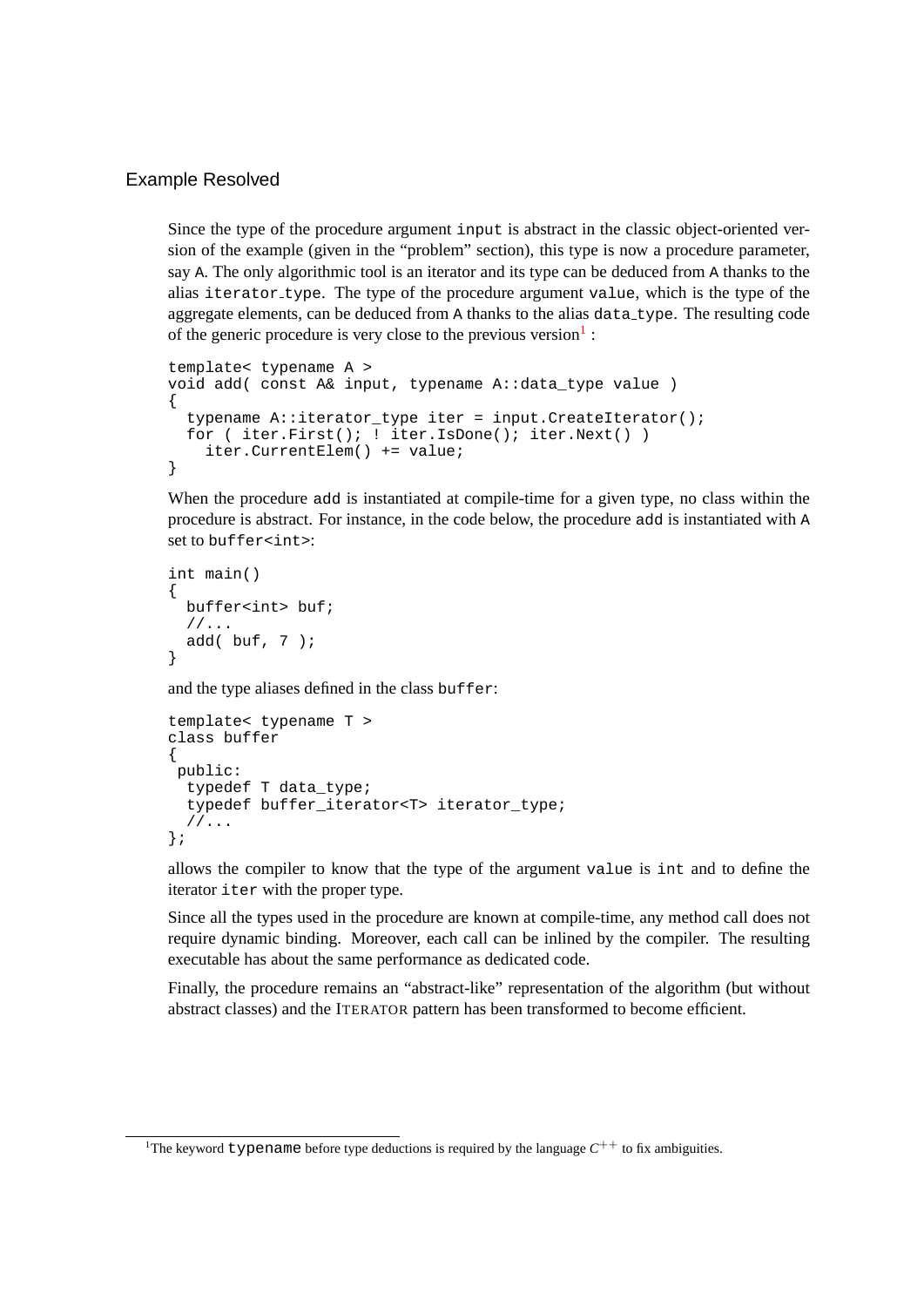## Resulting Context

Building classes and procedures with an intensive use of both genericity and type deduction is a quite recent paradigm called "generic programming" [[10\]](#page-11-2). This paradigm addresses two issues:

- having a single abstract procedure per algorithm,
- and having efficient numerical procedures.

As a consequence, for several years, generic programming has been adopted by the objectoriented numerical computing community to build libraries of scientific components. Some of these "generic libraries" are available on the Internet [\[12](#page-11-3)] and address various domains (graphs, linear algebra, computational geometry, etc.). Some generic programming idioms have already been discovered and many are listed in [[14\]](#page-11-4).

The resulting context is then the implementation of algorithms for scientific object-oriented numerical computing *within* the generic programming paradigm<sup>[2](#page-3-0)</sup>. So, usual design patterns should have a different structure than their known one, and a lot of design patterns from Gamma *et al.* [\[6\]](#page-11-0) can be translated into this paradigm.

## Known Uses

Several generic versions of usual design patterns already appear in generic libraries.

- Most generic libraries use the GENERIC ITERATOR pattern that we have previously described in this paper. Let us mention the  $C^{++}$  *Standard Template Library* [\[13](#page-11-5)], *STL* for short. In fact, the generic programming paradigm became popular with the adoption of *STL* by the  $C^{++}$  standardization committee and was made possible with the addition to this language of new generic capabilities [\[11](#page-11-6)].
- In POOMA [\[8\]](#page-11-7), a scientific framework for multi-dimensional arrays, fields, particles, and transforms, the GENERIC ENVELOPE-LETTER pattern appears. A parametric array type is defined with a parameter-type, called an engine type, to specify the manner of indexing and the types of the indices. An array object, the envelope, defers data lookup to the engine object, being the letter.
- In the REQUESTED INTERFACE pattern [[9](#page-11-8)], a GENERIC BRIDGE is introduced to handle efficiently an adaptation layer which mediates between the offered interfaces of the servers and the requested interfaces of the clients. To this end, a generic bridge class is parameterized by a server class, implements the requested interface and delegates the requests to a server object.

<span id="page-3-0"></span><sup>2</sup> Please note that *generic programming* should not be confused with the notion of *genericity*: generic programming is an intensive use of genericity for software architecture purposes, whereas the common use of genericity in oriented-object programming is dedicated for utility tools (procedures that behave like macros and container classes).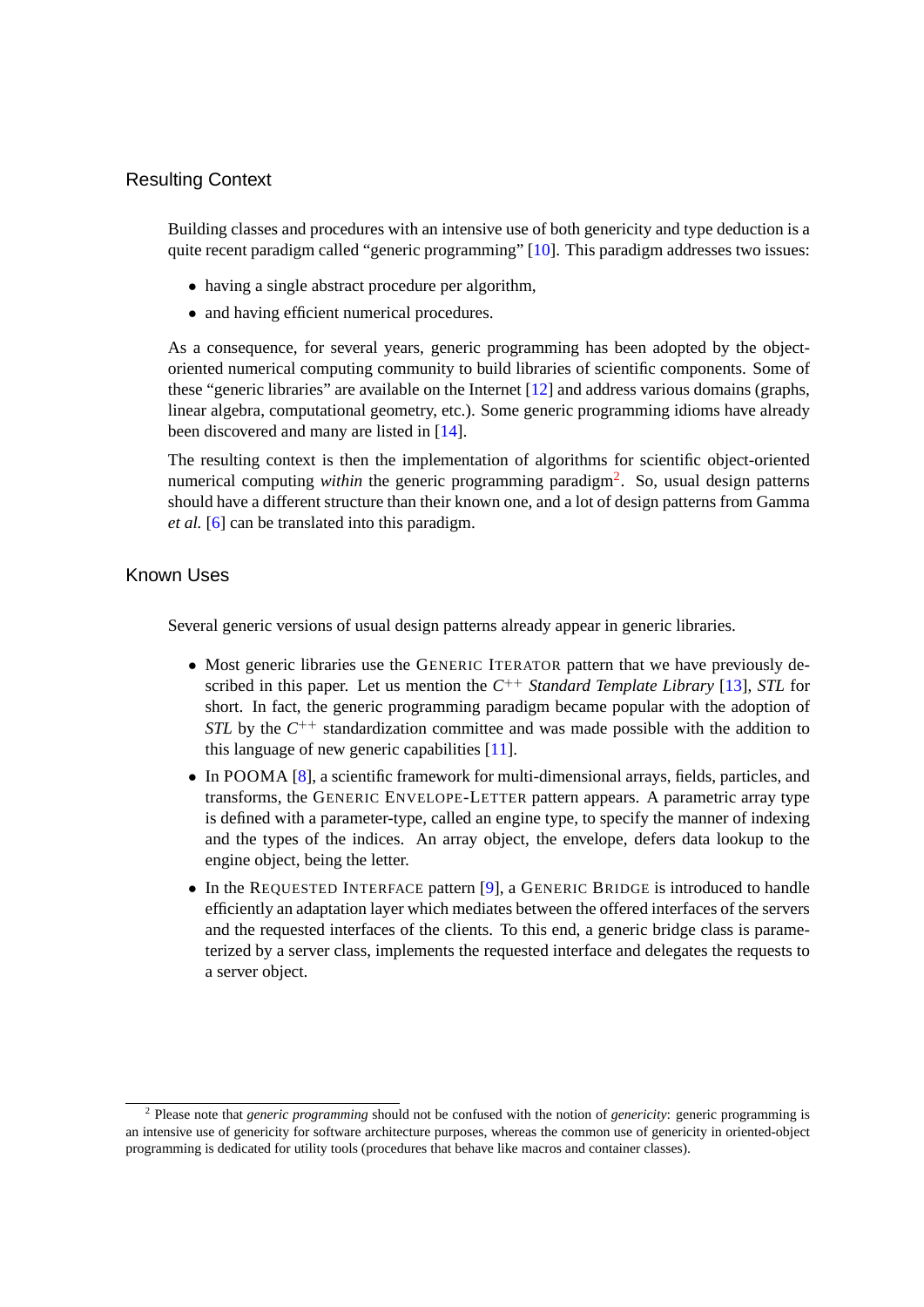# Related Patterns

As we are presenting a pattern of design re-engineering from the "classical" object-oriented paradigm towards the generic programming paradigm (put differently, a pattern of design pattern transformation), this kind of pattern is related to refactoring patterns [[5](#page-11-9)].

In another sense, related patterns are the initial and resulting patterns themselves.

## Examples

We now give the description of three generic versions of design patterns, originally from Gamma *et al.* [\[6\]](#page-11-0): the GENERIC ITERATOR, the GENERIC TEMPLATE METHOD and the GENERIC DECORATOR. The last two patterns are, as far as we know, original.

The implementations of the designs given in this paper and of some other GOF patterns, translated into the generic programming paradigm, are available at: http://www.lrde.epita.fr/download/.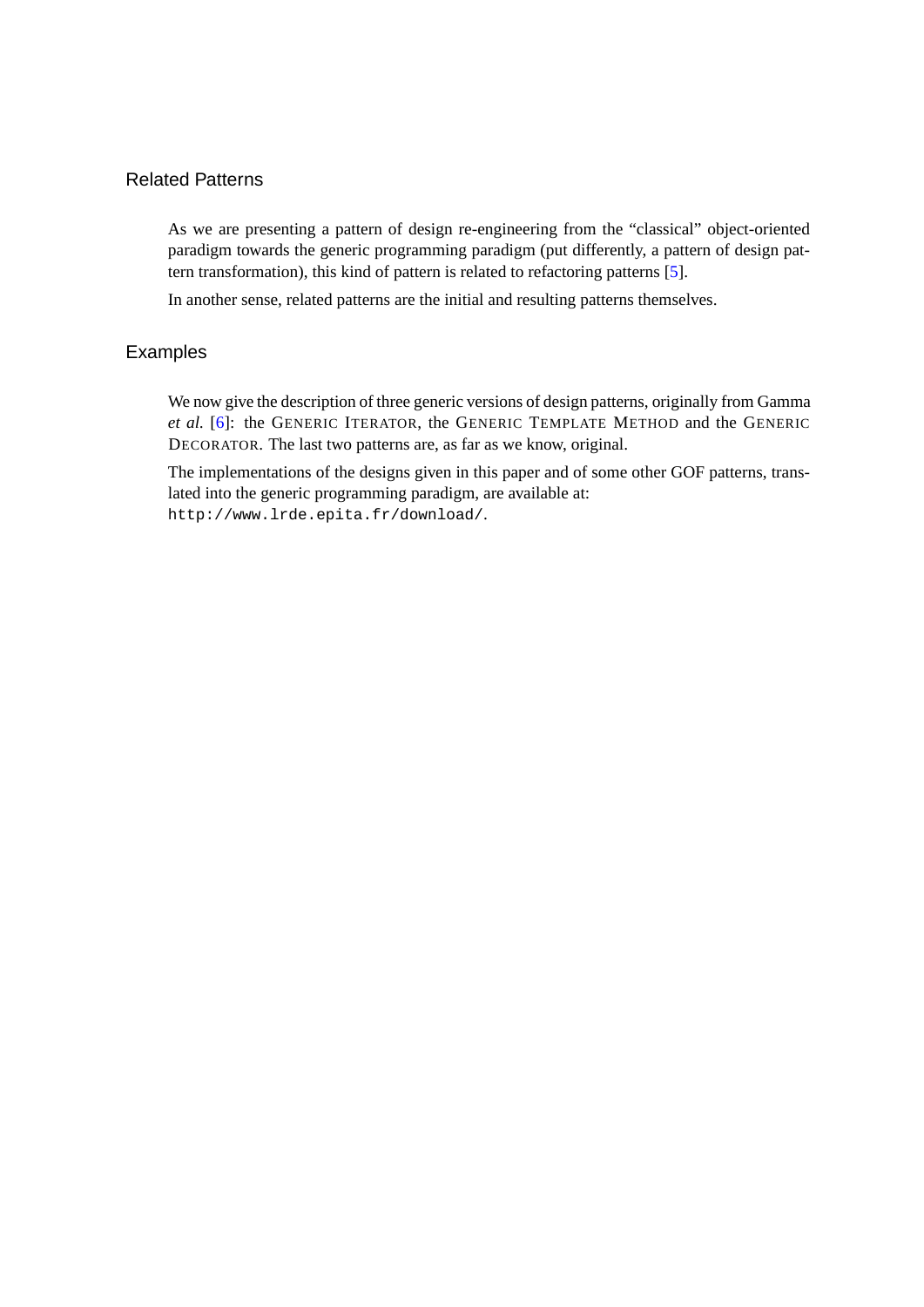#### **Name**

#### GENERIC ITERATOR

#### **Intent**

Provide an *efficient* way to access the elements of an aggregate without exposing its underlying representation.

#### **Motivation**

In scientific computing, data are often aggregates and algorithms usually accept various aggregate types as input and browse the aggregate elements; the notion of iterator is thus a very common tool. A major requirement is that iterations are expected to be efficient (this is an extra requirement compared to the original pattern).

#### **Structure**



In this diagram, we use a non-standard extension of UML to represent type aliases in classes.

#### **Participants**

In generic libraries, a *concept* [\[1\]](#page-11-10) is the description of a set of requirements on a type that parameterizes an algorithm implementation (the notion of concept replaces the classical objectoriented notion of abstract class); a type which satisfies these requirements is a *model* of this concept. For this pattern, two concepts are defined: *aggregate* and *iterator*, and two concrete classes, models of these concepts.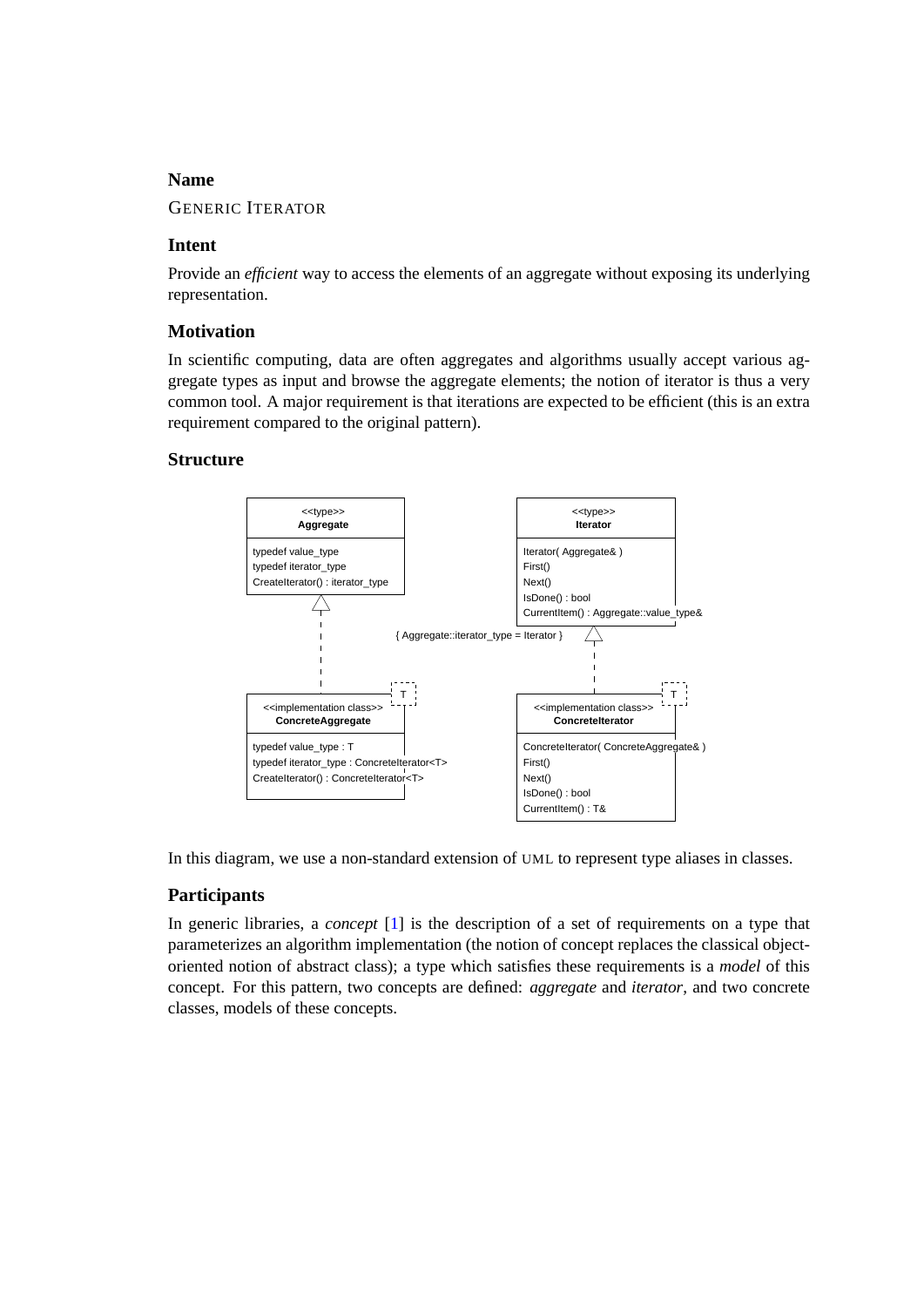## **Consequences**

This design is efficient and allows to implement in an abstract way algorithms which iterate over the elements of an aggregate.

## **Implementation**

An implementation is given in the "example resolved" section.

## **Known Uses**

Most generic libraries use the GENERIC ITERATOR pattern (they can be found on the Internet from the page [\[12](#page-11-3)]). Aggregates are, for instance, graphs with various topologies, or matrices with various sparse and dense formats.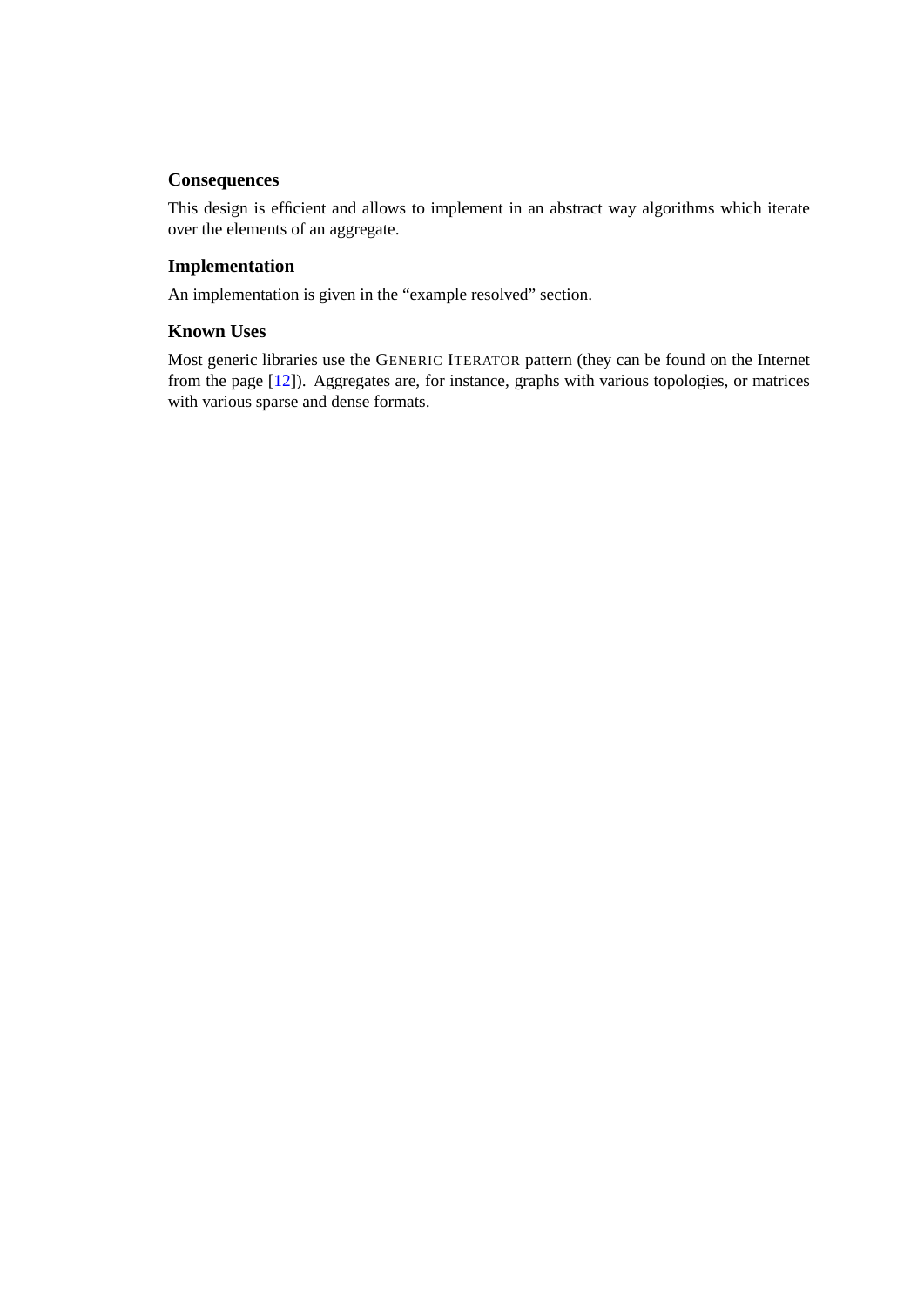## **Name**

#### GENERIC TEMPLATE METHOD

#### **Intent**

Define the canvas of an *efficient* algorithm in a superior class, deferring some steps to subclasses.

#### **Motivation**

We have said that inheritance is used in generic programming to factor methods. Here, we want a superior class to define an operation some parts of which (primitive operations) are defined only in inferior classes; in addition, we want method calls to be solved at compile-time. It concerns calls of the primitive operations as well as calls of the template method itself.

#### **Structure**



#### **Participants**

In the object-oriented paradigm, the resolution of a polymorphic operation call on a target object consists in finding a method that implements the operation, while searching bottom-up in the class hierarchy from the object dynamic type. In generic programming, let us consider a leaf class; if its superior classes are parameterized by the type of this class, they always know the dynamic type of the object.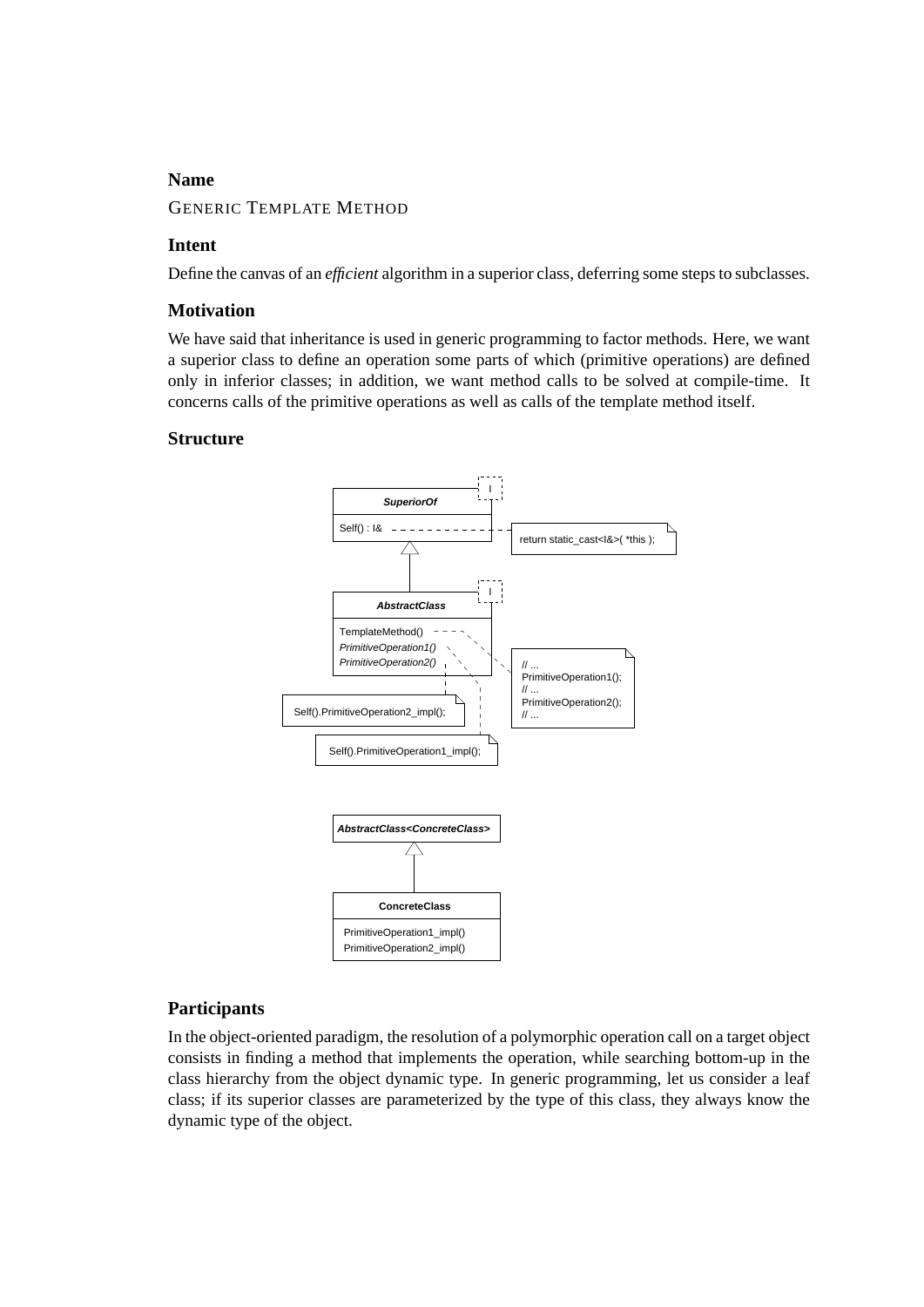The parametric class AbstractClass defines two operations: PrimitiveOperation1() and PrimitiveOperation2(). Calling one of these operations leads to transtyping the target object to its dynamic type, thanks to the method  $\text{Self}()$ , inherited from the parametric class SuperiorOf. The methods that are executed are the implementations of these operations, respectively PrimitiveOperation1 impl() and PrimitiveOperation2 impl(). These implementations are searched for starting from the dynamic object type.

When the programmer later defines the class ConcreteClass with the primitive operation implementations, the method  $\text{TemplateMethod}(.)$  is inherited and a call of this method leads to the execution of the proper implementations.

#### **Consequences**

In generic programming, operation polymorphism can be simulated by "parametric polymorphism through inheritance" and then be solved statically. The cost of dynamic binding is avoided. Moreover, the compiler is able to inline all the pieces of code, including the template method itself. Hence, this design does not penalize efficiency; a template method can be called within an algorithm implementation body.

#### **Implementation**

SuperiorOf and AbstractClass can behave like abstract classes; to this end, their constructors are protected. The methods PrimitiveOperation1() and PrimitiveOperation2() do not contain an operation implementation but a call of an implementation; they can be considered as abstract methods. Please note that they can also be individually called by the client (the fact that these methods are polymorphic-like is hidden because the call  $\text{Self}$  is encapsulated).

#### **Known Uses**

This pattern relies on an idiom (the *Curiously Recurring Template*) given in [[4](#page-11-11)] and based on [[2](#page-11-12)]. In this idiom, an binary operator, for instance +, is defined in a superior class from the corresponding unary operator, here +=, defined in an inferior class.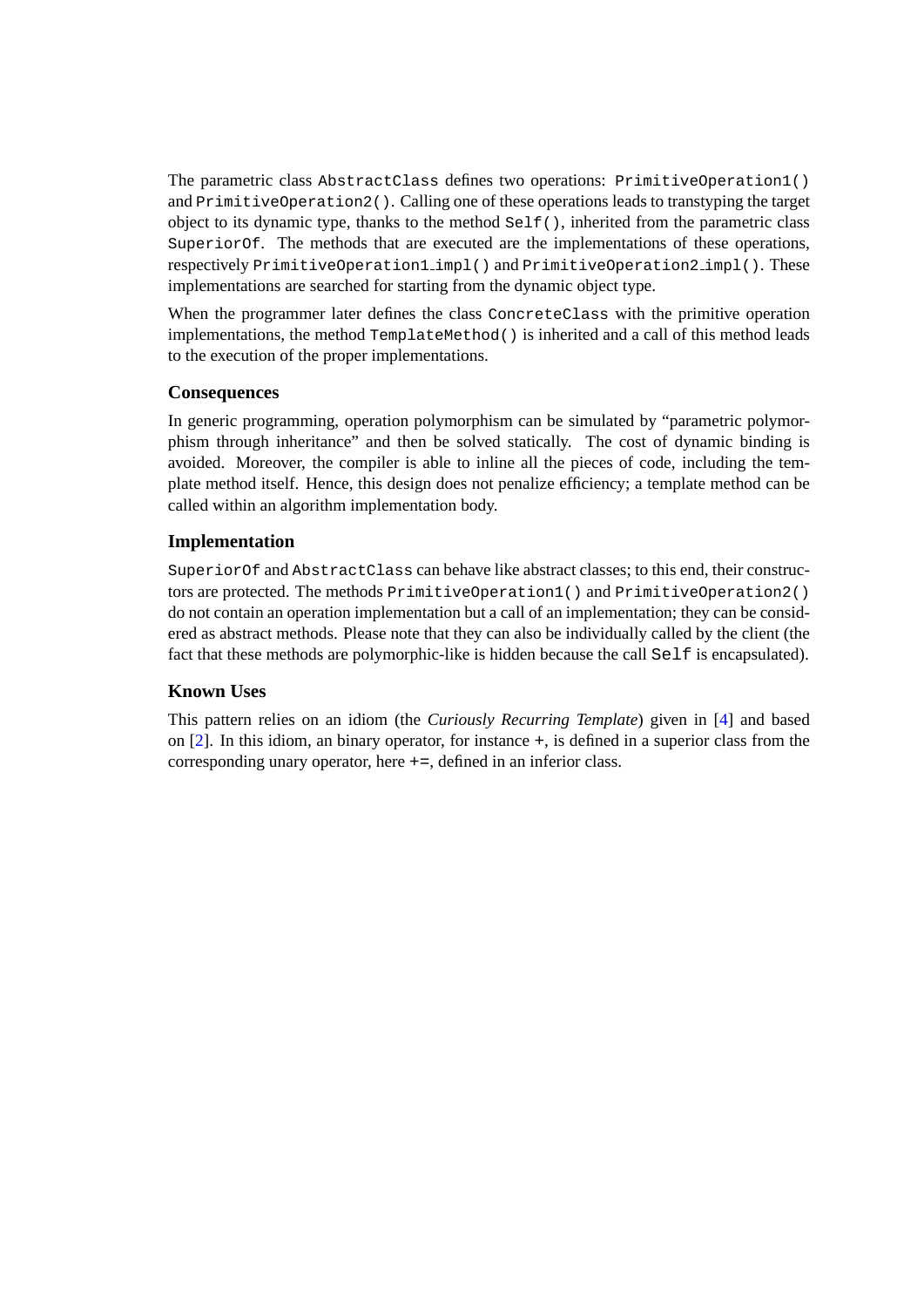## **Name**

#### GENERIC DECORATOR

#### **Intent**

*Efficiently* define additional responsibilities to an object or replace functionalities of an object, by the means of subclassing.

#### **Structure**



#### **Participants**

A class ConcreteComponent which can be decorated, offers an operation Operation(). Two parametric decorators, ConcreteDecoratorA and ConcreteDecoratorB, whose parameter is the decorated type, override this operation. It is a substitution since the decorators are inheriting from their parameter.

#### **Consequences**

This pattern has two advantages over Gamma's one. First, any method that is not modified by the decorator is automatically inherited. Not only does this free the decorator from having to define these operations, but in addition, any specific method of a decorated object is in its decorator. Second, decoration can be applied to a set of classes that are not related via inheritance. Therefore, a decorator becomes truly generic and efficient.

Conversely, in the generic version, we lose the capability of dynamically adding a decoration to an object.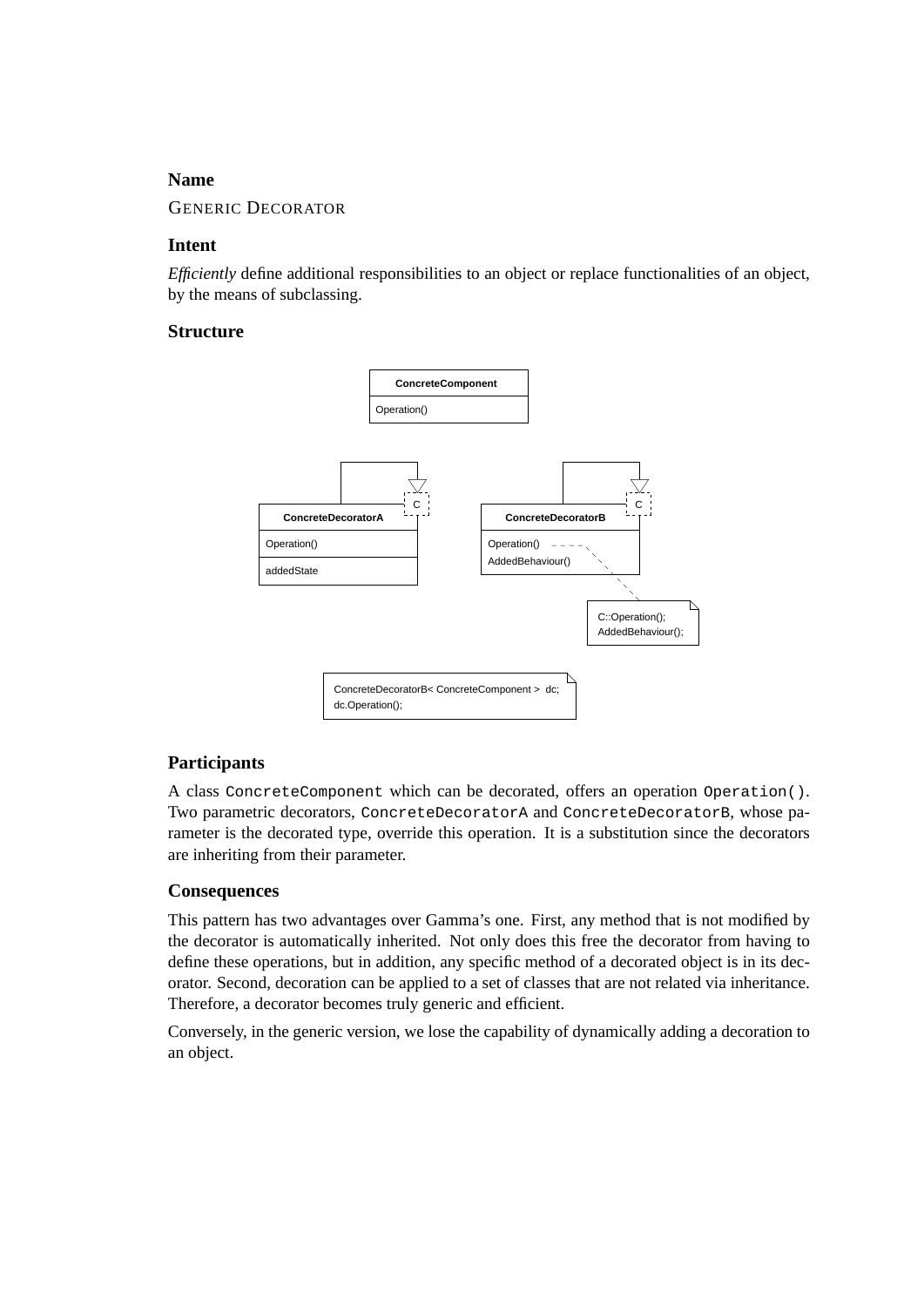## **Known Uses**

This pattern uses a special idiom known as *mixin* (or *wrapper*). Having a parametric class that derives from one of its parameters is a way to simulate multiple inheritance [\[3\]](#page-11-13).

#### **Implementation**

Decorating an iterator of *STL* is truly useful when a container holds structured data, and when one wants to perform operations only on a single field of these data. In order to access this field, the decorator redefines the data access operator operator $*$  () of the iterator.

```
typedef std::list< RGB<int> > A;
A input;
// ...
FieldAccess< A::iterator, Get_red > i;
for ( i = input.begin(); i := input.end(); ++i )
{
  *i = 0;
}
```
The example given above uses a decorator FieldAccess. Its parameters correspond to the type of the decorated iterator, and to a function object [[1](#page-11-10)] which specifies the field to be accessed. A loop sets to 0 the red field of a list of red-green-blue colors. Without decoration, the iterator would have set all the colors to  $\{0, 0, 0\}$ .